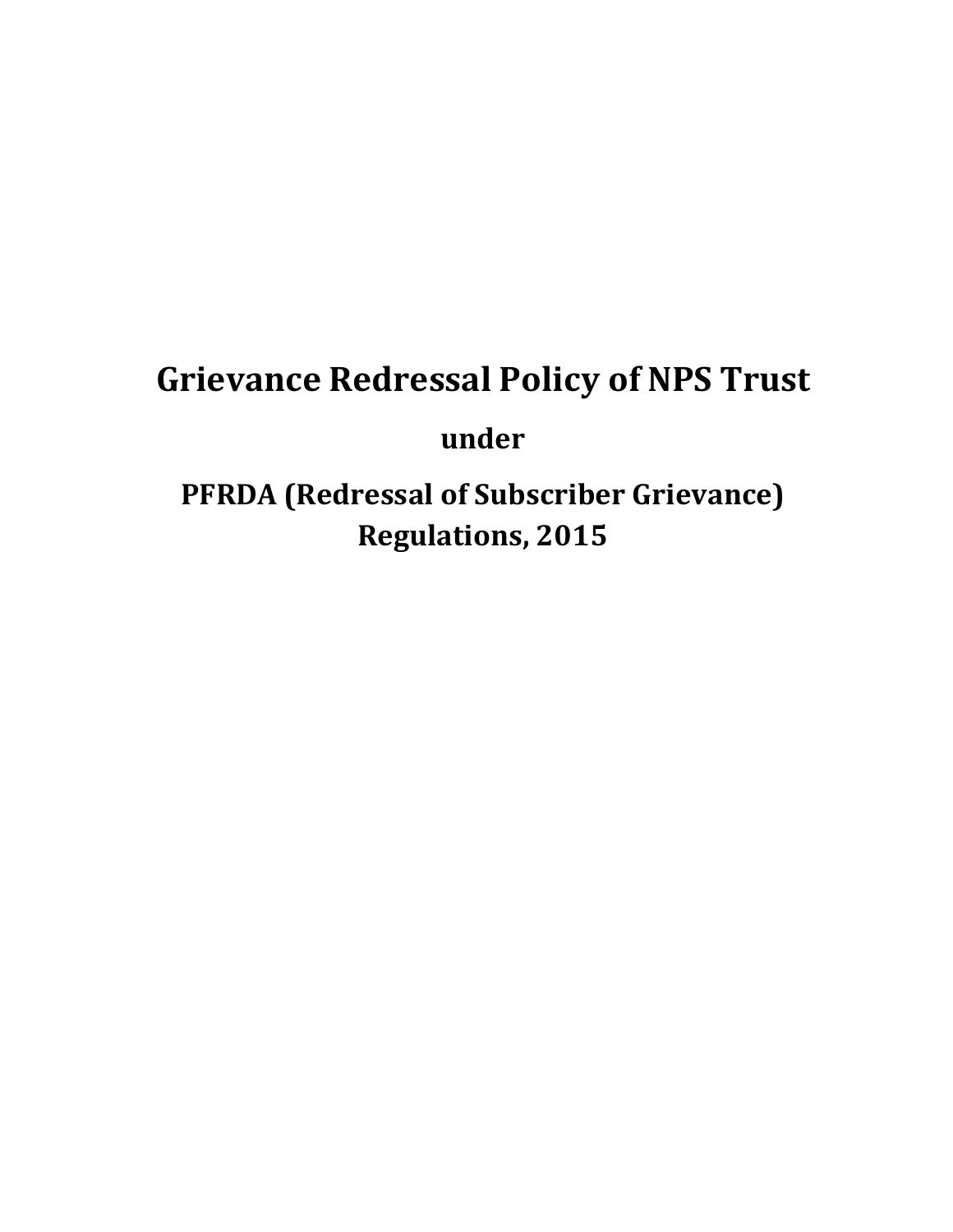# **Table of Contents**

| 2.  |                                                                                 |
|-----|---------------------------------------------------------------------------------|
| 3.  |                                                                                 |
| 4.  |                                                                                 |
| .5. |                                                                                 |
| 6.  |                                                                                 |
| 7.  |                                                                                 |
| 8.  |                                                                                 |
| 9.  | GRIEVANCE REDRESSAL OFFICER (GRO) AND CHIEF GRIEVANCE REDRESSAL OFFICER (CGRO)5 |
| 10. |                                                                                 |
| 11. |                                                                                 |
|     |                                                                                 |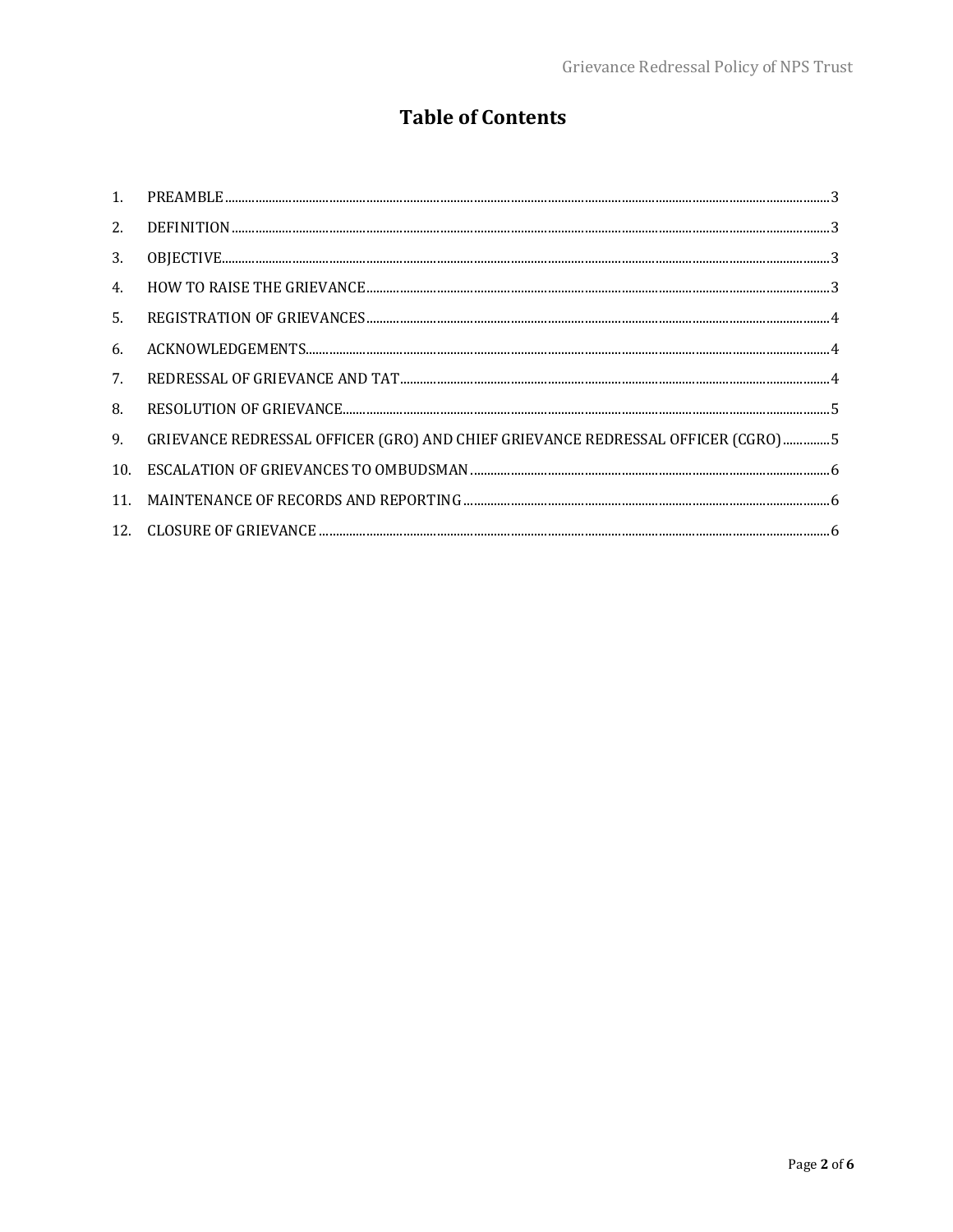# <span id="page-2-0"></span>**1. Preamble**

As per the provision of PFRDA (Redressal Of Subscriber Grievance) Regulations 2015, every intermediary is required to follow the Grievance Redressal Policy as laid down under the Regulations. Excerpts from the regulation - Clause 3 (1) Chapter II of the Regulations is given below:

*Every intermediary under the National Pension System and any other pension scheme regulated by the Authority shall follow the grievance redressal policy as laid down by these regulations.*

The grievance redressal policy shall be in consonance with the PFRDA (Redressal Of Subscriber Grievance) Regulations 2015, the provisions of which shall have an overriding effect in case of any ambiguity or conflict, at any point of time.

# <span id="page-2-1"></span>**2. Definition**

"Grievances or complaint" includes any communication that expresses dissatisfaction, in respect of the conduct or any act of omission or commission or deficiency of service and in the nature of seeking a remedial action but do not include the following—

- i. complaints that are incomplete or not specific in nature;
- ii. communications in the nature of offering suggestions;
- iii. communications seeking guidance or explanation;

# <span id="page-2-2"></span>**3. Objective**

The purpose of this Policy is to set forth the policies and procedures to be followed in receiving, handling and responding to any grievance against **NPS Trust** in respect of the services offered by it under NPS. The following are broad objectives for handling the customer grievances:

- $\circ$  To provide fair and equal treatment to all subscribers without bias at all times.
- $\circ$  To ensure that all issues raised by customers are dealt with courtesy and resolved in stipulated timelines.
- $\circ$  To develop an adequate and timely organizational framework to promptly address and resolve customer Grievances fairly and equitably.
- o To provide enhanced level of subscribers' satisfaction.
- $\circ$  To provide easy accessibility to the subscriber for an immediate Grievance redressal.
- $\circ$  To put in place a monitoring mechanism to oversee the functioning of the Grievance Handling Policy.
- o To be compliant to the provisions of the PFRDA Act, 2013, the PFRDA (Redressal Of Subscriber Grievance) Regulations 2015, and any guidelines or notification issued by the Authority, relating to subscribers grievances

#### <span id="page-2-3"></span>**4. How to raise the grievance**

The subscribers can raise grievances through the following modes:

- o **Email:** The subscriber may write to [grievances@npstrust.org.in](mailto:grievances@npstrust.org.in)
- o **Letter:** Subscriber may also raise the grievance by writing us to the following address

Grievance Redressal Officer (GRO) NPS Trust, 14th Floor, IFCI Tower, 61, Nehru Place New Delhi – 110019.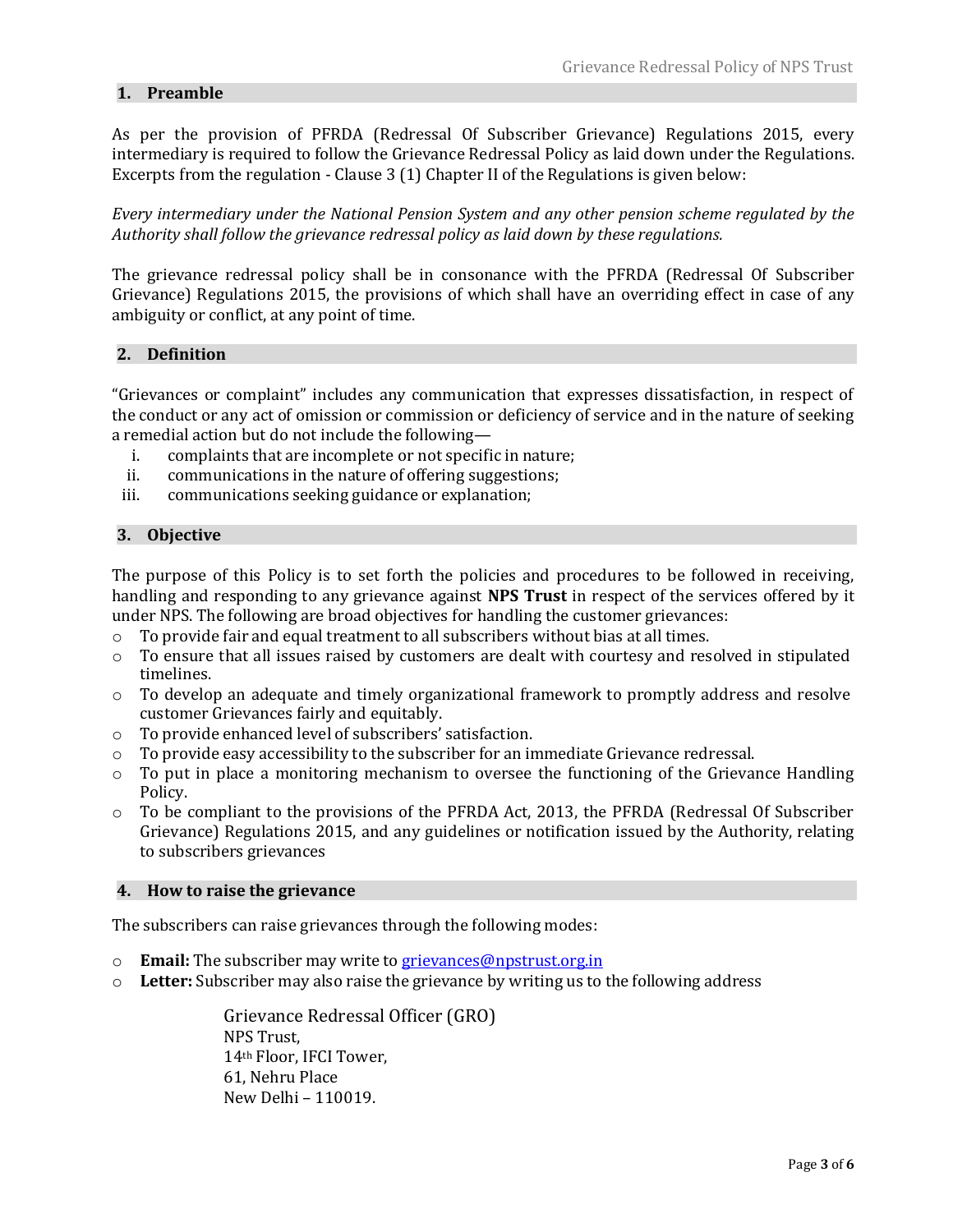o **Central Grievance Management System (CGMS) under NPS:** Any subscriber of NPS can raise the complaint through the CGMS using the login and password provided by Central Recordkeeping Agency to him/her.

# <span id="page-3-0"></span>**5. Registration of grievances**

Grievances received through registered email or letter will be recorded in the Central Grievance Management System (CGMS) of NPS.

The subscriber shall be provided with a unique grievance number generated under CGMS for future reference for grievance registered.

# <span id="page-3-1"></span>**6. Acknowledgements**

An acknowledgement shall be sent to the complainant within three working days of the receipt of the grievance. Acknowledgement shall contain Date of receipt of complaint/grievance, Unique Grievance Number, expected date for resolution of grievance, Name, Designation and Contact details of Officer, Grievance escalation matrix with contact details and address (includes organizational levels and Ombudsman) and manner and mode of tracking resolution of grievance/complaint with the Unique Grievance Number.

In case the complaint received does not pertain to the intermediary, the complaint shall be transferred to the concerned intermediary within three working days, under intimation to the complainant. In case the complaint pertains to activity of more than one intermediary, then the complaint shall be transferred to each of such intermediary involved, provided however that resolution time shall not exceed 30 days from the date of the receipt of the complaint from the complainant.

# <span id="page-3-2"></span>**7. Redressal of Grievance and TAT**

- o The complaint letter / email should contain the PRAN/ Application number/ other relevant reference number, Complainant's name, address and contact details, copies of supporting documents, wherever applicable.
- o All the complaints shall be registered in CGMS of NPS and in the Grievance Register of the NPS Trust and shall be assigned a unique reference number.
- $\circ$  If the grievance is resolved within three working days, the resolution shall be communicated along with the acknowledgement to the complainant.
- $\circ$  The complaint shall be addressed as early as possible and within a maximum of 30 days of the receipt of the complaint.
- $\circ$  All complaints shall be escalated to the next higher level of authority within NPS Trust for cases which are pending for resolution for more than two (2) weeks from the date of sending acknowledgement. Cases which are escalated will be dealt with and monitored by the Chief Grievance Redressal Officer (CGRO) of NPS Trust.
- $\circ$  The GRO would monitor the resolution of complaints received by NPS Trust and periodically put up the same for review by the Senior Management.
- o The Grievance Redressal Policy is accessible to all and it ensures that information is readily available on the modalities of making and resolving complaints. This policy is available on the website i.e., [www.npstrust.org.in](http://www.npstrust.org.in/) and also at the office of NPS Trust.
- $\circ$  Complaint details will be kept confidential and shall be shared with other organizations / regulatory authorities only if in accordance with the relevant laws and the subscriber will be kept apprised about the same. Sharing of information otherwise will only be done with a written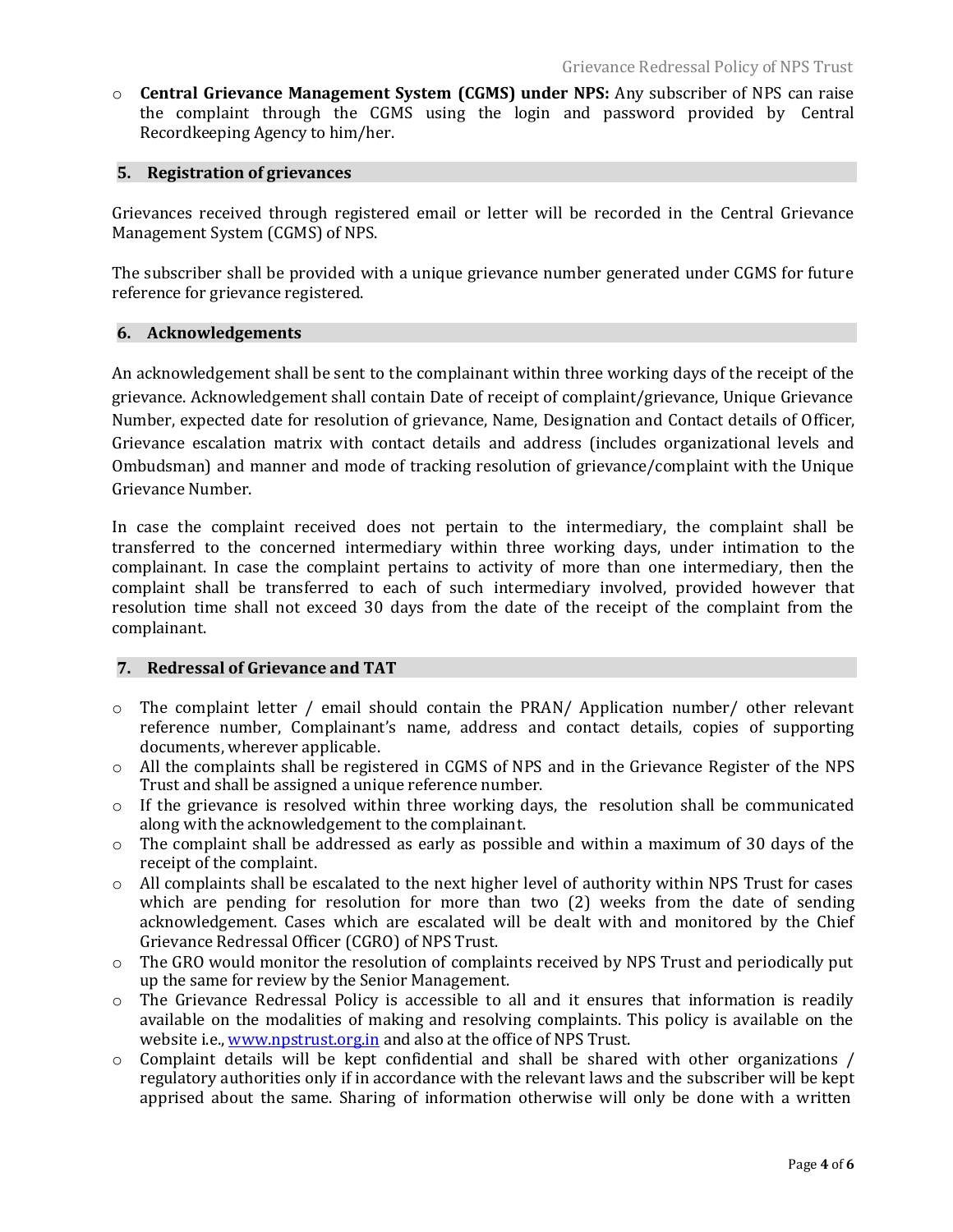consent of the subscriber and the same will be done only in circumstances where the input of an external agency / organisation is necessary for resolving the complaint.

- $\circ$  All complaints shall be monitored and marked as closed only after resolution of the subscriber grievance.
- $\circ$  The complaint shall be treated as closed if the complainant has not responded within forty-five days of the receipt of the written response from NPS Trust.

#### <span id="page-4-0"></span>**8. Resolution of Grievance**

The subscriber/complainant shall be intimated on resolution of grievance/complaint. The intimation of resolution shall contain the Date of receipt of complaint/grievance, Unique Grievance Number, Name, Designation and Contact details of Officer signing the communication, procedure of representing the mater to Ombudsman and PFRDA in case of non-satisfactory resolution of grievance, within the time specified in the regulation.

#### <span id="page-4-1"></span>**9. Grievance Redressal Officer (GRO) and Chief Grievance Redressal Officer (CGRO)**

| Name         | Designation                  | Address                                                             | Contact<br>Number | Email                      |
|--------------|------------------------------|---------------------------------------------------------------------|-------------------|----------------------------|
| Sh. Suresh G | Deputy<br>General<br>Manager | 14th Floor, IFCI<br>Tower, 61, Nehru<br>Place, New Delhi-<br>110019 | 011<br>47207741   | grievances@npstrust.org.in |

The present Grievance Redressal Officer (GRO) details are:

If the complainant is not satisfied with the redressal of his grievances or if it has not been resolved by Grievance Redressal Officer, he/she may escalate the grievance to the Chief Grievance Redressal Officer (CGRO).

The present Chief Grievance Redressal Officer (CGRO) details are:

| Name             | Designation        | Address                                                              | Contact<br>Number | Email                |
|------------------|--------------------|----------------------------------------------------------------------|-------------------|----------------------|
| Sh. Samir Raheja | General<br>Manager | 14th Floor, IFCI<br>Tower, 61, Nehru<br>Place, New Delhi -<br>110019 | 011<br>47207705   | cgro@npstrust.org.in |

The record of grievances will be maintained by the concerned Redressal Officer